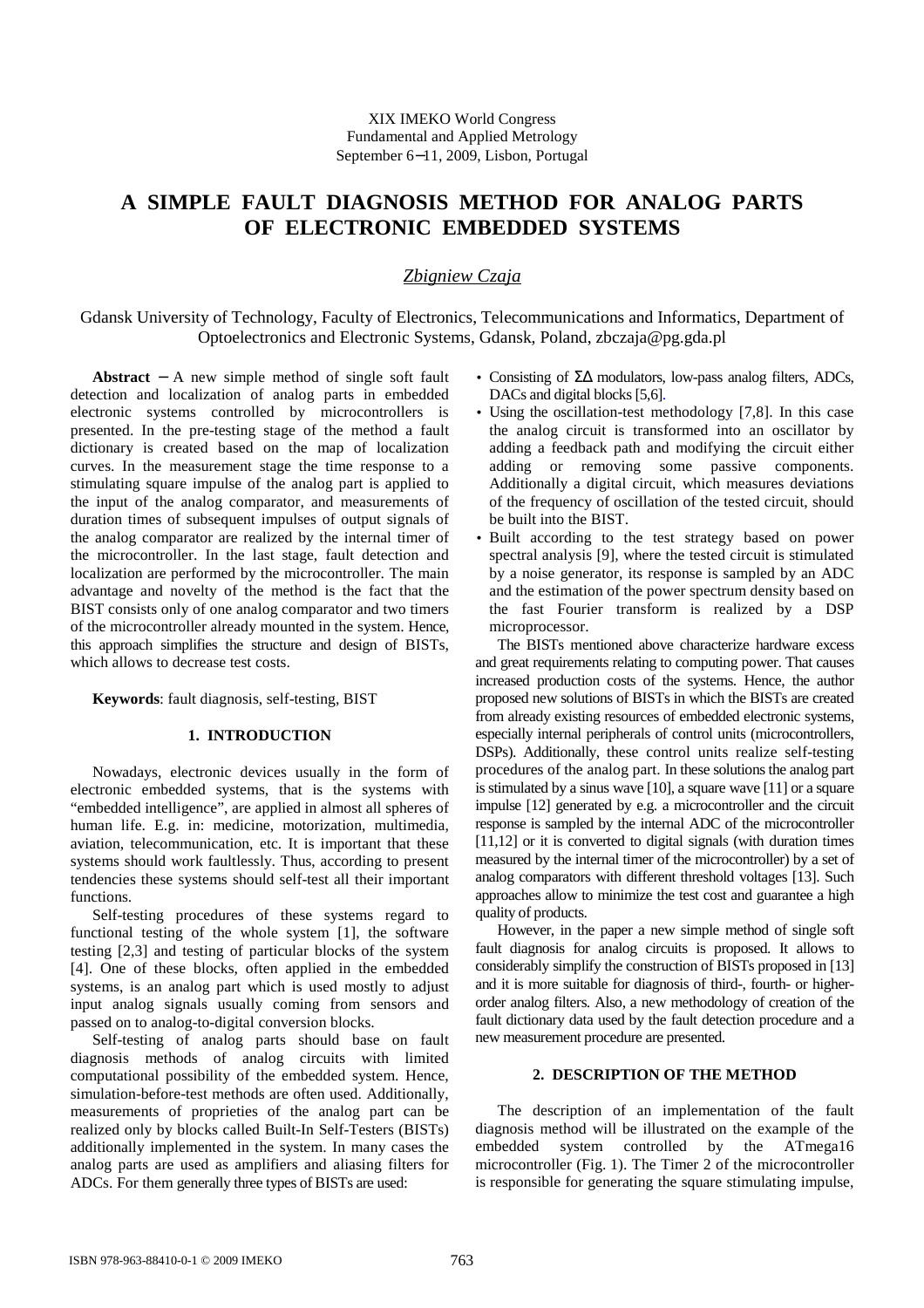the single analog comparator converts the response of the analog circuit into a set of consecutive one-by-one square impulses whose duration times are measured by the Timer 1.



Fig. 1. Example of the electronic embedded system in self-testing configuration of the analog part.

Hence, the microcontroller controls its timers, that is the reconfigurable BIST, according to the measurement procedure included in its program memory, and it also runs fault detection and localization procedures. Thus, as it is shown in Fig. 1, the BIST consists of only internal timers of the microcontroller and only one analog comparator with one setting value of the threshold voltage in opposition to the method proposed in [13], where we used *K* analog comparators and each of them had different values of the threshold voltage.

As an example of the analog part, the Tow-Thomas filter was chosen (Fig. 2).



Fig. 2. Tested analog circuit – low-pass Tow-Tomas filter, where  $R1 = R2 = R3 = R4 = R5 = R6 = 10 k\Omega$ ,  $C1 = 33 nF$ ,  $C2 = 6.8 nF$ .

#### *2.1. Idea of the method*

If we stimulate the analog part (Fig. 2) by a single square impulse (with a duration time  $T = 568 \text{ }\mu\text{s}$ ), we receive an analog response which passes several times the zero voltage level, as shown in Fig. 3.

When we let these responses through the analog comparator with threshold voltage *vthreshold* (*vthreshold* is set to 50 mV) as shown in Fig. 1, we obtain a set of digital impulses with different duration times  $\tau_k$ ,  $k = 1, ..., K$ , where *K* is the number of successive impulses taken into consideration (Fig. 3). These times represent moments at which the analog response for the given value of particular elements is above the threshold voltage. They are different for respective elements, thus these times we can subordinate to the particular elements, that is we can use them for fault localization.



Fig. 3. Time responses of the analog circuit (Fig. 2) for the 0.5 nominal value of the respective element (remaining elements have nominal values), and digital signals at the output  $V_{\text{comn}}$ of the analog comparator.

Fig. 4 shows sets of time responses to the square impulse of the analog circuit from Fig. 2 for changes of values of all elements from 0.1 to 10 of their nominal values.



Fig. 4. Sets of time responses of the Tow-Tomas filter (Fig. 2) for changes of values of all elements from 0.1 to 10 of their nominal values.

It is seen that the responses of the circuit for the assumed range of change of elements for different elements do not fall on each other. Therefore it is possible to discern and to assign these responses to given elements or given ambiguous groups and also to their given values.

Let us assume that the analog circuit consists of *I* passive elements and  $\tau_k$ <sup>*il*</sup> is the duration time of the *k*-th impulse (where  $k = 1, \dots, K$ , and we assumed  $K = 3$ ) of the output signal *Vcomp* of the analog comparator for the *i*-th element,  $i = 1, ..., I$ , and  $l = 1, ..., L$ , where *L* is the assumed number of discrete values of the *i-*th element within a range from  $0.1 p_{i\, nom}$  to  $10 p_{i\, nom}$  ( $p_{i\, nom}$  – the nominal value of the *i*-th element).

Fig. 5 presents converted sets of timings shown in Fig. 4 by the analog comparator. It is seen from Fig. 5 that for each *i*-th element the output signals from the analog comparator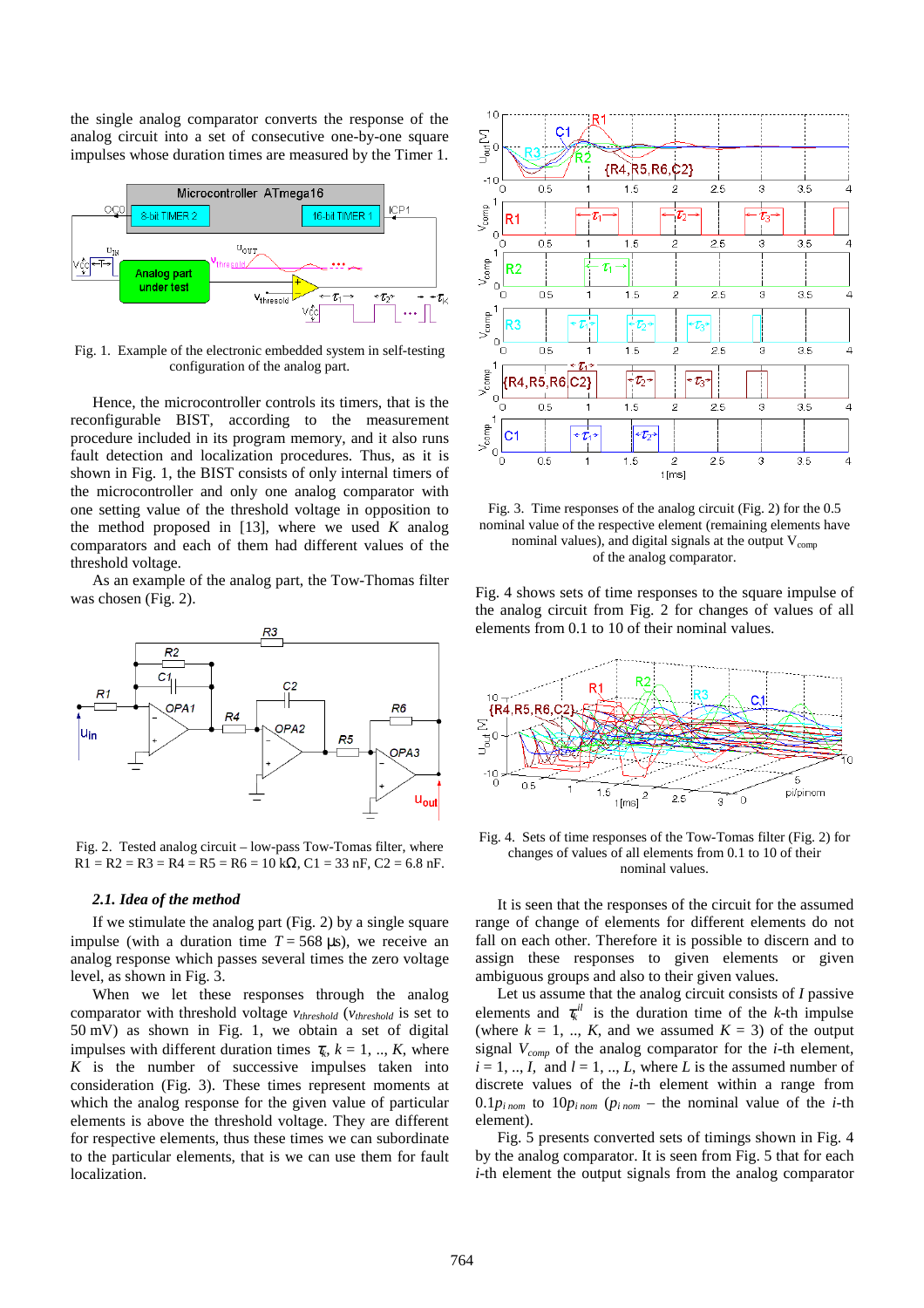are different. They have different duration times  $\tau_k^{\,il}$ according to the *l*-th value of the *i-*th element and the number *k* of the next impulse. So we can assign these duration times  $\{\tau_k^{il}\}_{k=1,\dots,K, i=1,\dots,I, l=1,\dots,L}$  of output impulses to the given element and also its particular values.



Fig. 5. Sets of digital signals at the output  $V_{\text{comp}}$  of the analog comparator for changes of values of particular elements from 0.1 to 10 of their nominal values.

Therefore, we can create a measurement space where the first coordinate will be represented by the duration time  $\tau_1$  of the first pulse, the second coordinate by the duration time  $\tau_2$ of the second pulse, etc. Thus, for  $K = 3$  we obtain the  $\tau_1$  -  $\tau_2$  -  $\tau_3$  measurement space.

Hence, we can treat the sets  $\{\tau_k^{il}\}\}_{{k=1,...,K, i=1,...,l, l=1,..., L}$  as the sets of coordinates  $\{(\tau_1^{il}, \tau_2^{il}, \tau_3^{il})\}_{i=1,\dots,L}$ ,  $\tau = 1, \dots, L$  of  $p_{il}$ points. Thus, we can place these points into the measurement space (see Fig. 6). In this case, they compose *I* localization curves, where each *i*-th curve is represented by the set of  $\{p_{il}\}\iota_{l=1,\dots,L}$  points. That is, in this way we transform the sets of duration times shown in Fig. 5 into a family of localization curves placed in the measurement space (Fig. 6). Thus, we can say that each curve describes the behaviour of the circuit following a deviation of value of the particular element.

As described in [11,13] and in this case we can illustrate the fault localization in a graphical way. Thus, the fault localization consists in putting the measurement results of duration times treated as the measurement point p*meas* with coordinates ( $\tau_1^{meas}, \tau_2^{meas}, \tau_3^{meas}$ ) into the measurement space

 $\tau_1 - \tau_2 - \tau_3$  (Fig. 6). Appurtenance of the p<sub>meas</sub> to the adequate curve locates the faulty element.



Fig. 6. Map of localization curves for the tested circuit (Fig. 2) in the 3-dimensional measurement space.

Hence, this map of localization curves is a graphical representation of the fault dictionary of the circuit.

The argument presented above can be expressed by the following transformation:

$$
T_i(p_i) = \sum_{k=1}^{K} \tau_k^i(p_i) \mathbf{i}_k
$$
 (1)

where:  $\mathbf{i}_k$  - is a coordinate vector along the *k*-axis, *k*=1, .., *K*,  $\tau_k^i(p_i)$  – the value  $\tau_k^i$  of the duration time of the *k*-th impulse of the output signal of the analog comparator for the  $p_i$  value of the *i*-th element.

#### *2.2. Improvement of the localization resolution*

The localization resolution depends on the shape of the curves and their mutual locations. If the curves are more separated and they have greater similar length, the localization resolution grows. Thus, it is important to determine the parameters which improve this resolution. For this method we can manipulate only two parameters: the duration time of the stimulating square impulse *T* (the amplitude is set a priori to  $V_{cc}$ ) and the threshold voltage *vthreshold* of the analog comparator.

The duration time *T* of the stimulation should be set to a value for which the responses of the analog circuit have the greatest possible dynamics, that is e.g. they pass many times through the threshold voltage level and the duration times of next impulses at the output of the analog comparator are possibly differing.

Thus, we propose to assign the duration time of the stimulating square impulse in two steps. In the first step this time is set to a half of the value  $T_c = 1/f_c$ , where  $f_c$  is the cutoff frequency of the analog part (Fig. 2). Hence, we operate in the bend of the frequency characteristic, that is in the place for which the circuit functions are the most sensitive to changes of element values. In the second step we fit the duration time *T* in a simulated way to obtain the greatest possible dynamics of changes of duration times  $\tau_k^i$ .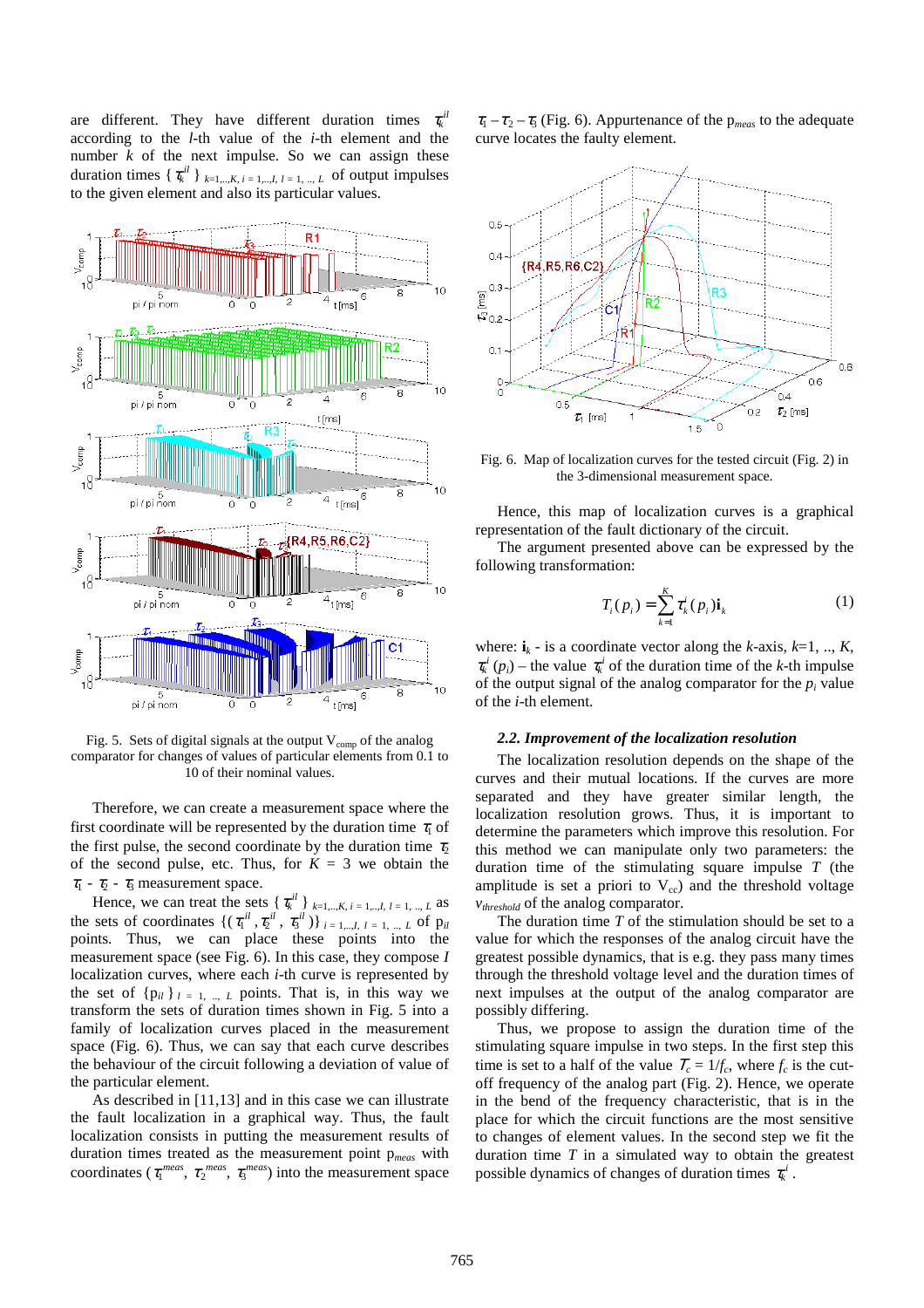To analyze the influence of the threshold voltage *vthreshold* on a distribution of localization curves, we introduced the coefficient  $\kappa^i_k$  equal to the difference between maximum and minimum values of the duration times  $\tau_k$ <sup>*il*</sup> of the *k*-th impulses of the responses the analog comparator analyzed for changes of *i*-th element values in the assumed range. It can be treated as the equivalent of high signal circuit sensitivity. It has the following form:

$$
\kappa_k^i(\nu_{threshold}) = \max_{l=1,\dots,L} \left(\tau_k^{il}(\nu_{threshold})) - \min_{l=1,\dots,L} \left(\tau_k^{il}(\nu_{threshold}))\right) (2)
$$

Basing on this coefficient we defined a coefficient  $\kappa^i$ describing the influence of the *i*-th element value changes on the dynamics of changes of all duration times:

$$
\kappa^{i}(v_{threshold}) = \frac{1}{K} \sum_{k=1}^{K} \kappa_{i}^{i}(v_{threshold})
$$
 (4)

Hence, it specifies the influence of the *i*-th element on the circuit function, that is in our case what is the length of the *i*-th curve. Thus, it is required that this coefficient should be possibly the greatest.

By averaging these coefficients  $\kappa^i$  for all *I* elements we obtain the  $\kappa$  coefficient:

$$
\kappa(v_{threshold}) = \frac{1}{I} \sum_{i=1}^{I} \kappa^{i}(v_{threshold})
$$
 (3)

Thus, it describes an averaging influence of all circuit elements on the circuit function. Hence, it describes the "quality" of the distribution of the localization curves. If  $\kappa$  is greater, then the mutual arrangement of the curves is better. Hence, also the localization resolution is better.



Fig. 7. Charts of  $\kappa$  coefficients for the tested circuit (Fig. 2) in function of the threshold voltage *vthreshold* of the analog comparator.

Thus, we should chose the maximum value of the  $\kappa$ coefficient:

$$
K_{\max} = \max_{j=1,\dots,J} K_k \left( v_{threshold}^j \right) \tag{5}
$$

Basing on this value we determine the threshold voltage  $v_{threshold}: K_{max} \rightarrow v_{threshold,max}.$ 

Fig. 7 shows charts of these coefficients. It is seen that the maximum values of  $\kappa^i$  and  $\kappa$  are for the threshold voltage *vthreshold* closing in to 0 V.

This analytical argument confirms the fact that the threshold voltage *vthreshold* should be close to 0 V, because it allows to convert signals taking into account the whole range of their value changes above 0 V, and also small signals, what is important for fast- disappearing signals.

But the value of the threshold voltage *vthreshold* should be above the level of noise and disturbances. Therefore it is one reason for which this value should be greater from 0 V.

## **3. THE FAULT DICTIONARY**

The fault dictionary is created in a pre-testing stage. It consists of data used to fault detection and data used to fault localization.

The detection part data of the fault dictionary consists of coordinates of the nominal point p*nom* with coordinates  $(\tau_1^{nom}, \tau_2^{nom}, \tau_3^{nom})$  and the value  $\tau_{\varepsilon}$  defining the radius of a sphere approximating the nominal area. The value  $\tau_{\varepsilon}$  is determined according to the following algorithm:

• *M* points  $\{p_m\}_{m=1,\dots,M}$  with coordinates  $(\tau_1^m, \tau_2^m, \tau_3^m)$ representing the nominal area are generated using the Monte Carlo method (Fig. 8).



Fig. 8. The set of points representing the nominal area for the tested circuit (Fig. 2) in the 3-dimensional measurement space.

Next *M* distances  $\{d_m\}_{m=1,\dots,M}$  between these points and the nominal point p*nom* are calculated:

$$
d^{m} = \left\| \left\{ \left( \tau_k^{m} - \tau_k^{nom} \right) \right\}_{k=1,..,K} \right\| \tag{6}
$$

where  $\|\cdot\|$  is the norm defining distance between two points in the *K*-dimensional space. We assumed the taxi norm which bases on simple calculations, and thus it needs small computing power.

From the set  $\{d_m\}_{m=1,\dots,M}$  the maximum value of the distance  $d_N$  is determined, where we marked by  $N$  the assumed number of intervals of distances values (the number of bars) for the distance histogram (Fig. 9):

$$
d_N = \max_{m=1,\dots,M} \{d^m\} \tag{7}
$$

Basing on this value the values of ends  $d_n$  of all N intervals (bars) are calculated: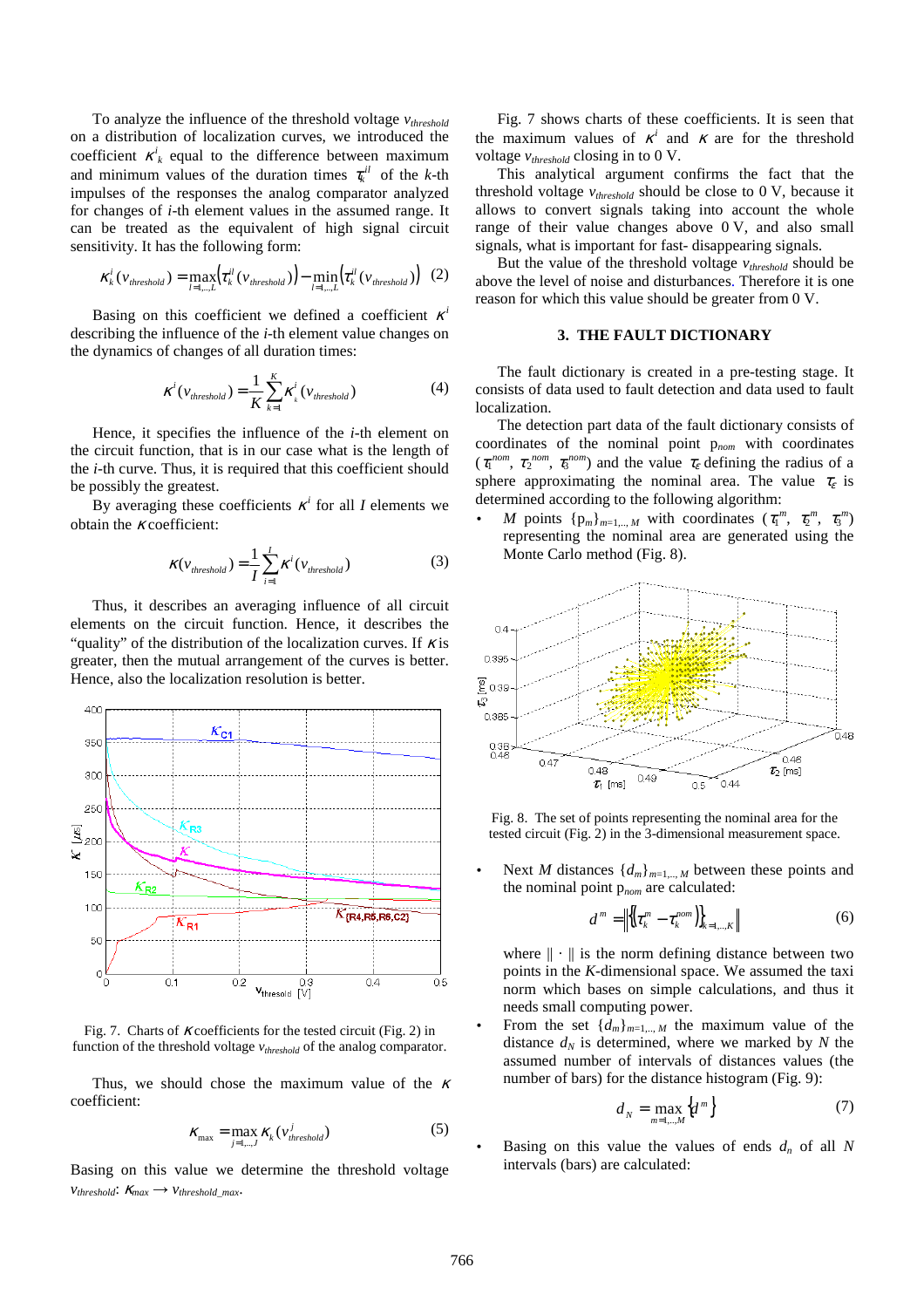$$
d_n = n \cdot \frac{d_N}{N} \tag{8}
$$

Next, we generate the histogram shown in Fig. 9. It presents distribution of quantity of distances regard to their values. Thus, each  $n$ -th bar presents  $M_n$  distances  $d^m$  (the number of elements of the set  $\{d^m\}_{m=1,\dots,Mn}$ ) which are comprised in  $d_{n-1} < d^m \leq d_n$ .



Fig. 9. Histogram for distances  $\{d^m\}_{m=1,\dots,M}$  between points of the nominal area  ${p^m}_{m=1,\dots,M}$  and the nominal point  $p^{nom}$ for the tested circuit (Fig. 2).

- Next, we assume the probability  $\varepsilon$  of belongings the  $p_m$ points to the nominal area (we assumed  $\varepsilon$  = 99.73%).
- Basing on the  $\varepsilon$  coefficient we determine the value  $N_e$ for which are simultaneously fulfilled the inequalities:

$$
\sum_{n=1}^{N_{\varepsilon}-1} M_n < M \cdot \varepsilon \quad \text{and} \quad \sum_{n=1}^{N_{\varepsilon}} M_n \ge M \cdot \varepsilon \tag{9}
$$
  

$$
N_{\varepsilon} \le N \quad \text{and} \quad M = \sum_{n=1}^{N} M
$$

where  $N_{\varepsilon} \leq N$  and  $M = \sum_{n=1}^{N}$  $=\sum_{n=1}^{N}$  $M = \sum_{n=1}^{n} M_n$ 

• The value  $N_{\varepsilon}$  points the  $d_{n\varepsilon}$  value defining the radius of the approximation sphere of the nominal area for given  $\varepsilon$ . Finally we mark this value by  $\tau_{\varepsilon}$ .

The data used by the fault localization procedure are generated basing on the map of localization curves (Fig. 6). To generate of descriptions of curves placed in the 3-D space taking into account element tolerances we can use the algorithm described in [13]. In this case the *i*-th curve is represented by:

- $\bullet$  the set of approximation points  $p^{il}$  described in the following form:  $(\tau_1^{i1}, \tau_2^{i1}, \tau_3^{i1}), \{[\tau_1^{i1}, \tau_2^{i1}, \tau_3^{i1}]\}_{l=1,\dots,L-1},$ where  $(\tau_1^{i1}, \tau_2^{i1}, \tau_3^{i1})$  is its first point  $p^{i1}$ ,  $[\tau_1^{i1}, \tau_2^{i1}, \tau_3^{i1}]$  is the vector used to generate the next its approximation points,
- the  $\xi$ <sup>*i*</sup> value representing the half of thickness of the *i*-th localization snake came into being by fuzziness of the *i*-th curve taking into account element tolerances.

Finally, the fault dictionary has the form:  $D_{IL}$  =  $\{(\tau_1^{nom}, \tau_2^{nom}, \tau_3^{nom}), \tau_{\epsilon}, \{(\tau_1^{i1}, \tau_2^{i1}, \tau_3^{i1}), \{[\tau_1^{i1}, \tau_2^{i1}, \tau_3^{i1}]\}_{l=1, \dots, L-1},\}$  ξ*i*}*i*=1,..,*I*}. It is placed in the program memory of the microcontroller. For *K*=3, *I*=5, *J*=32 (*J*=64) it consists of 499 (979) elements. Thus it is small in relation to the size of the program memory of typical 8-bit microcontrollers [14].

#### **4. SELF-TESTING PROCEDURES**

The self-testing procedure of the analog part is realized by the microcontroller controlling the embedded system and by its internal devices. First, the microcontroller executes the measurement procedure according to the measurement function (its algorithm is shown in Fig. 10), where the microcontroller generates the stimulant impulse with the duration time *T* determined by Timer 2, and it measures the duration times of the first three pulses of the response at the output of the analog comparator using Timer 1.



Fig. 10. The algorithm of the measurement function.

This procedure is realized in the main function, where a microcontroller initiates and activates its timers, introduces the tested circuit to an initial state, and starts square impulse generation by Timer 2 and the duration times counting by Timer 1, and next waits for the end of measurements of three duration times of the tested circuit time response. The services of timers are included in the Timer 2 Output Compare Interrupt Service, where only the Timer 2 is stopped, and the Timer 1 Input Capture Interrupt Service, where is changed the type of the active edge triggering this interrupt service and calculated time between rising and falling edges of a single impulse (the impulse duration time τ*k meas*).